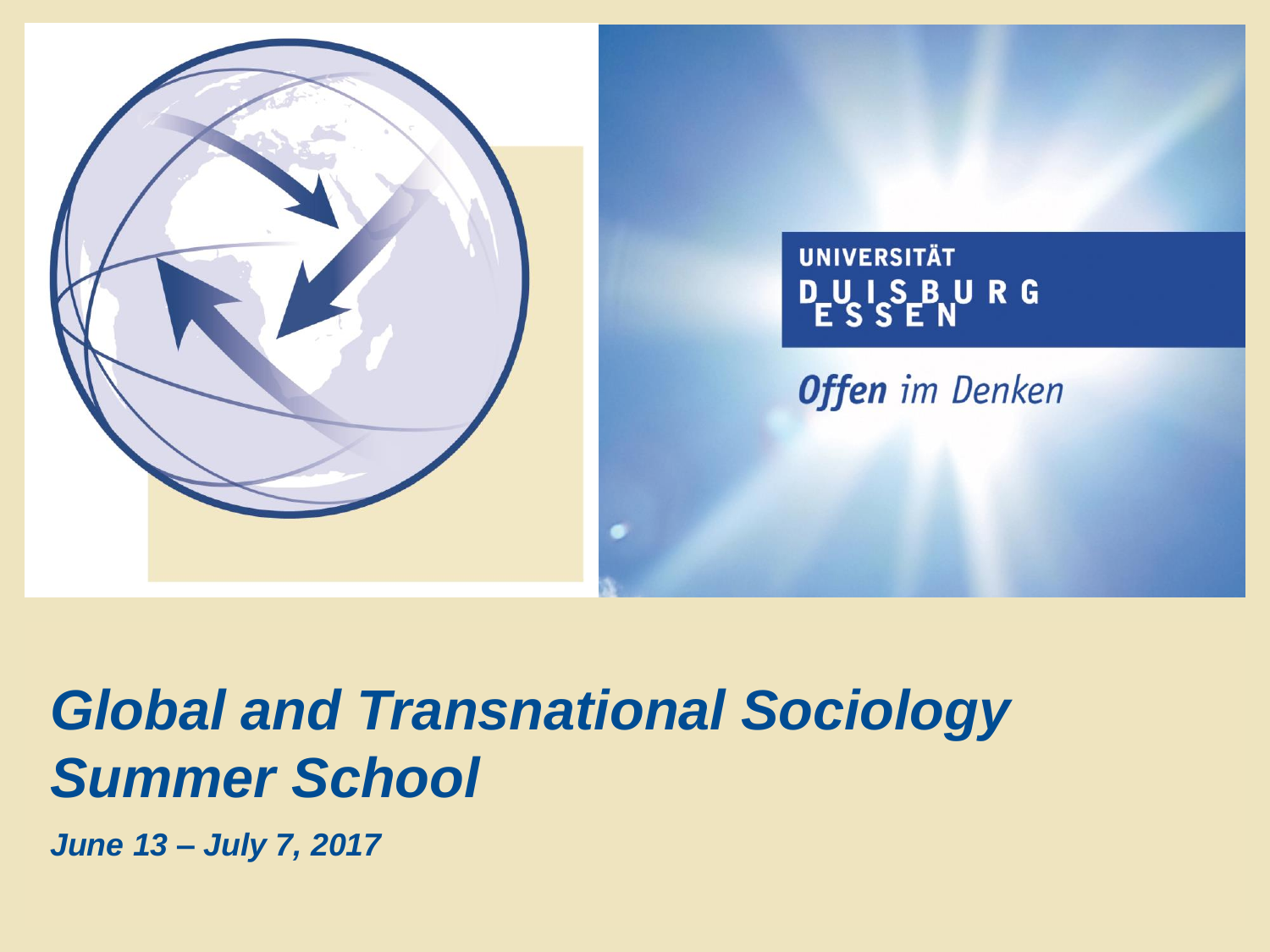**Global and Transnational Sociology Summer School** *June 12 – June 23, 2017, Part I*

**IINIVERSITÄT** 

**Offen** im Denken

## *June 12 – June 23*

*Care and Gender in Global Migration Prof. Kyoko Shinozaki* 

*Transnational Interest Representation of Workers: Institutions, Organizations, Regulations and Conflicts Prof. Thomas Haipeter*

*Anthropology of Migration and Transnationality* www.uni *Prof.* -due.de*Besim Can Zırh*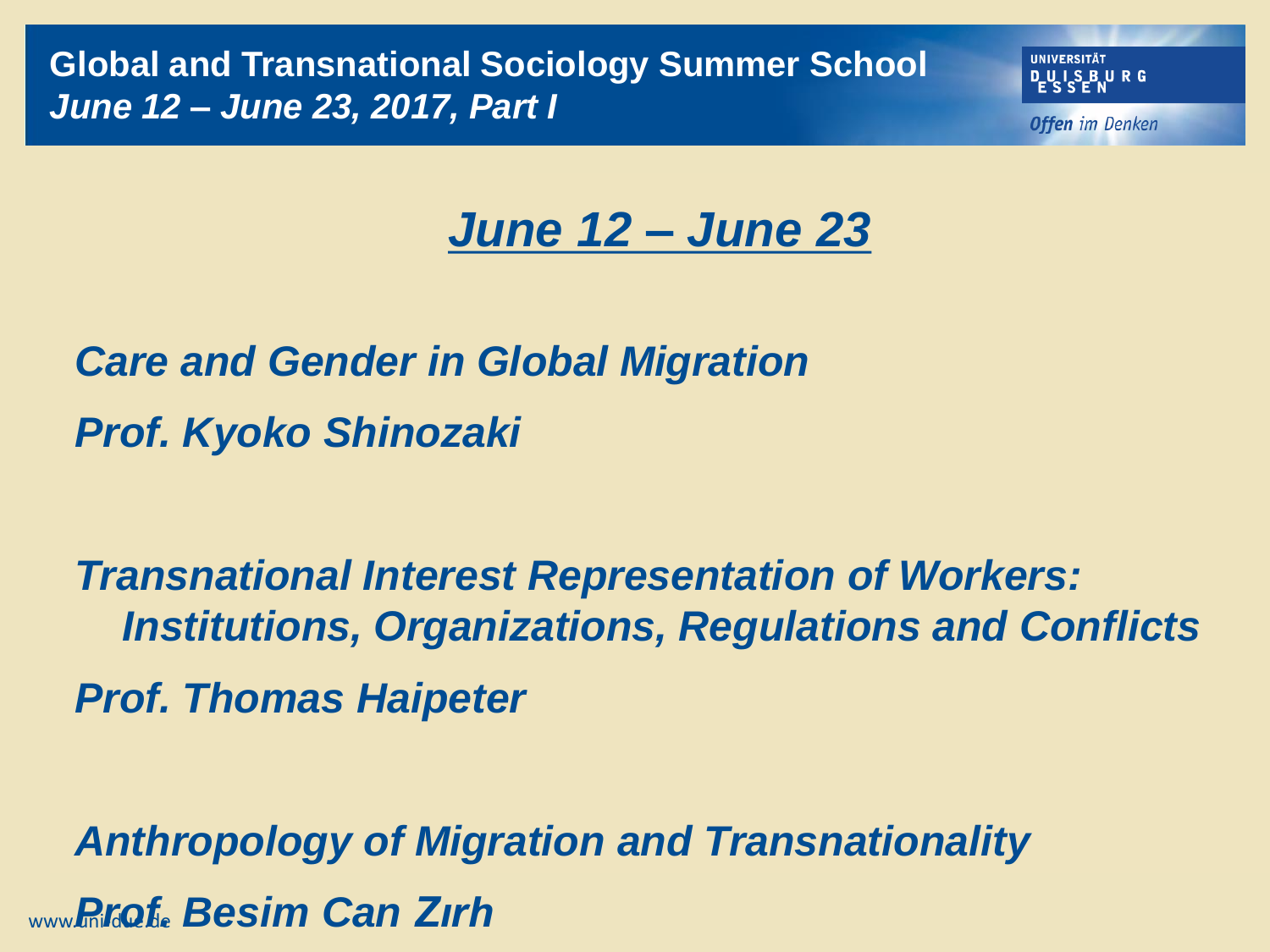**Global and Transnational Sociology Summer School** *June 26 – July 8, 2017, Part II*

**IINIVERSITÄT** DUISBURG

**Offen** im Denken

## **June 26 - July 8**

**Sociology of Globalization Prof. Christian Etzrodt**

**Transnationalism, Family and Gender Dr. Rumin Luo**

www.uni-due.de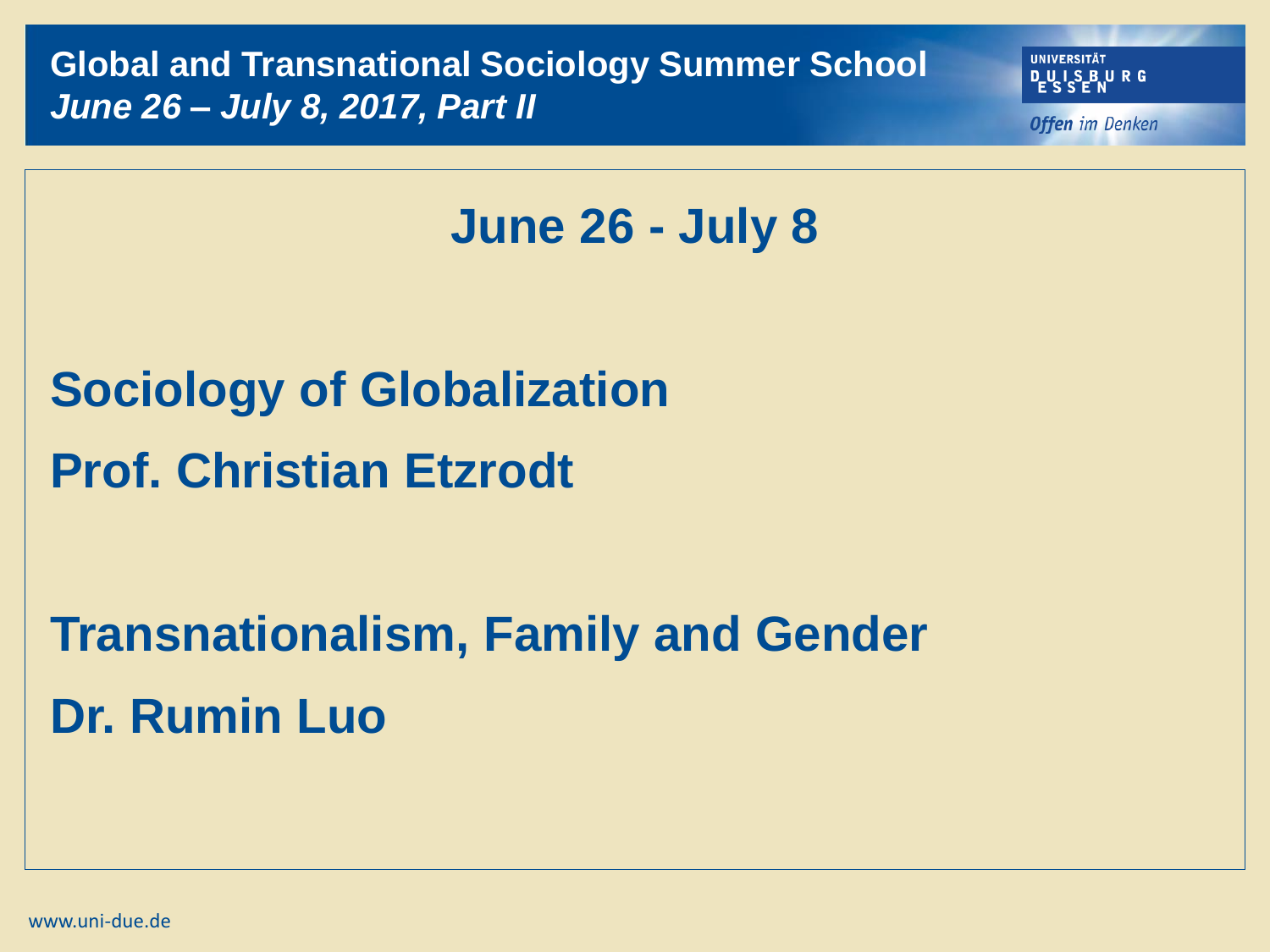

- •*The University of Duisburg-Essen is one of the largest universities in Germany with over 40,000 students enrolled, offering a broad academic spectrum with numerous opportunities to participate in international programs.*
- •*The university is BIG, but each seminar will have less than 25 participants, which gives all students the chance to personally engage with world-class academics and instructors.*
- •*Each seminar includes an excursion to a social/cultural destination in the region.*
- •*Summer School costs: €290.22 (registration fee + regional transportation ticket)*
- •*Rent: Generally between €200-300 for the month. We'll find a place for you!*
- •*Scholarships will likely be available for interested applicants.*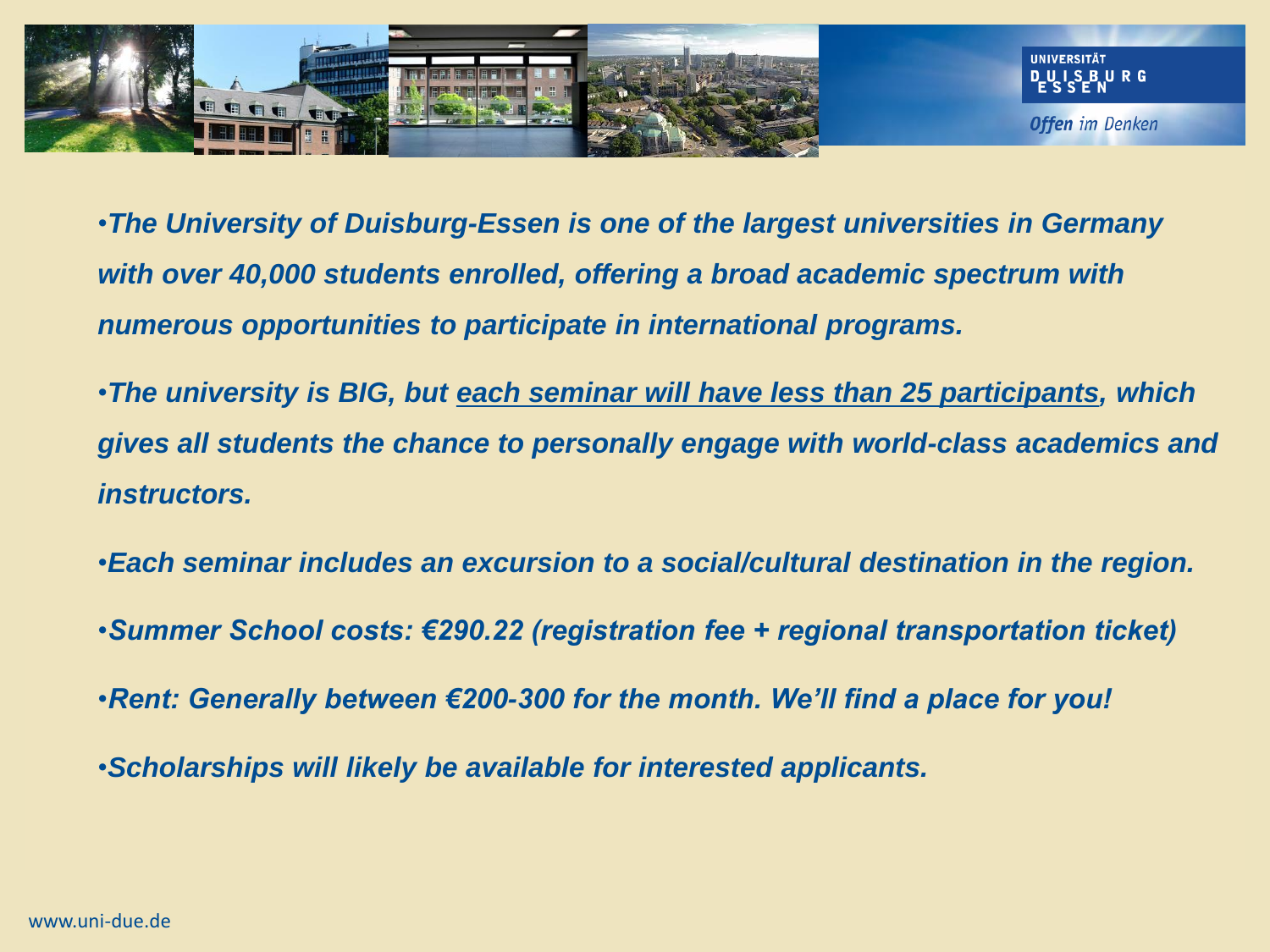*City Life*



- *Heart of the Ruhr industrial area and at the intersections of the Rhine and Ruhr rivers*
- *Central site of the industrial heritage route in Western Germany*
- *Mix of industrial and natural landscapes*
- *Multi-cultural and cosmopolitan*
- *Great summer destination (Biergärten and long days!)*
- *City tour part of Summer School program*

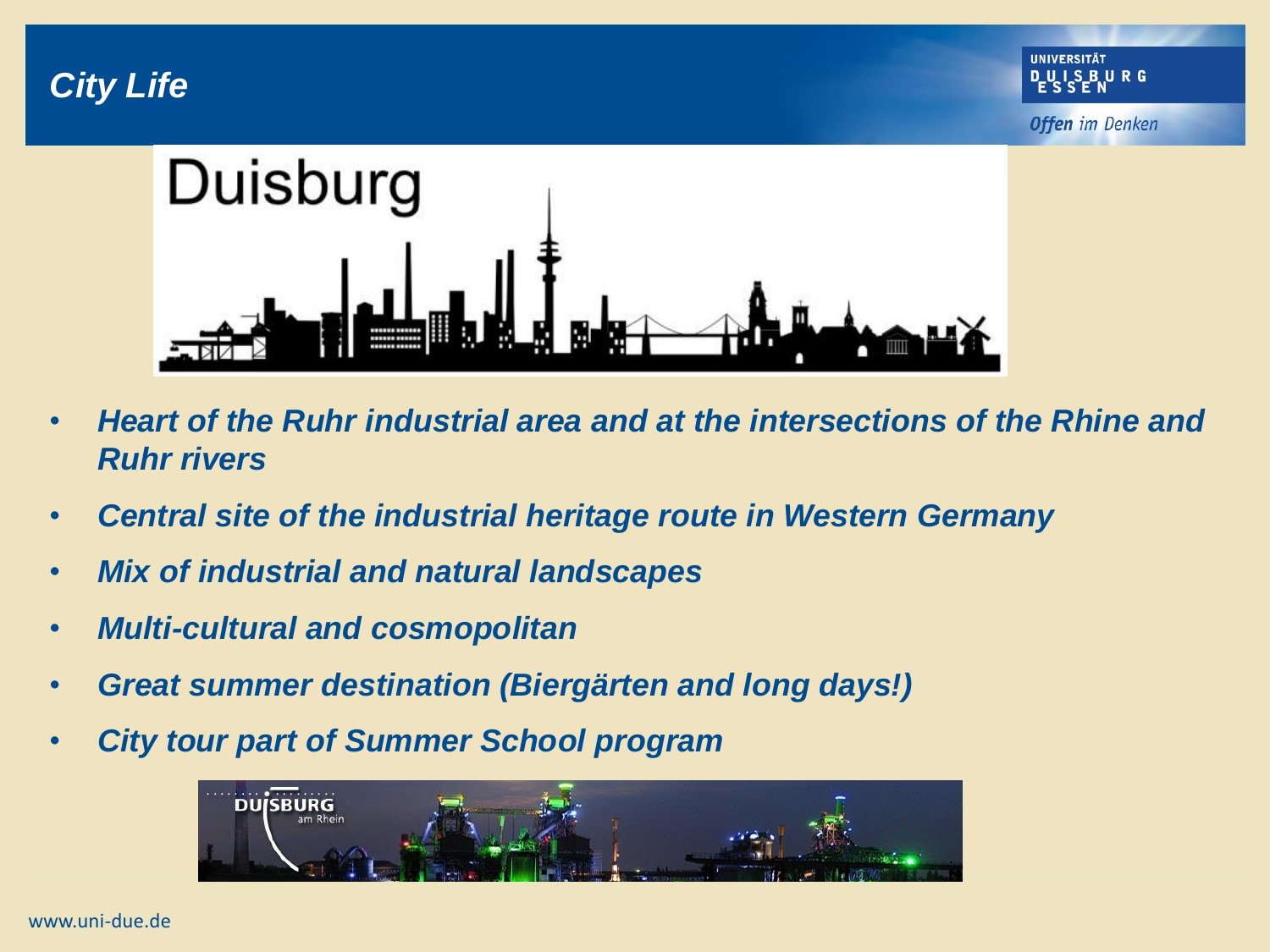**The city itself, with a population of 500,000, is literally in the middle of the biggest population center in Europe, and everything is extremely wellconnected! Want to explore west-central Europe? Duisburg is an excellent point of departure.**

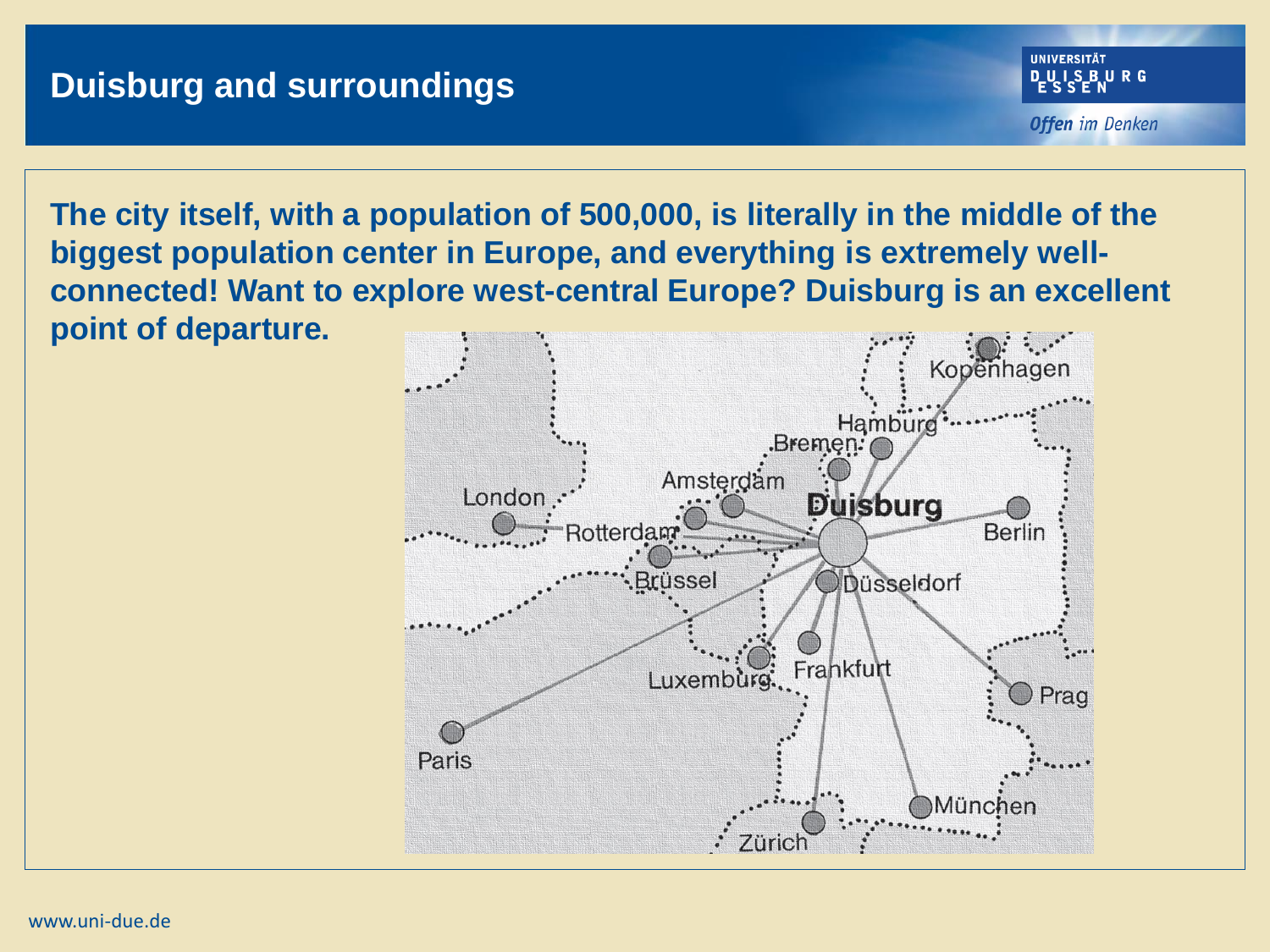#### **Connectivity**

#### **The following destinations can be reached via direct train from the Duisburg Station:**

- **Essen: 10 minutes (free ride for students!)**
- **Düsseldorf: 15 minutes (free ride for students!)**
- **Dortmund: 35 minutes (free ride for students!)**
- **Cologne: 45 minutes (free ride for students!)**
- **Amsterdam: 2 hours**
- **Brussels: 3 hours**
- **Hamburg: 3.5 hours**
- **Paris: 4 hours**
- **Berlin: 4 hours**



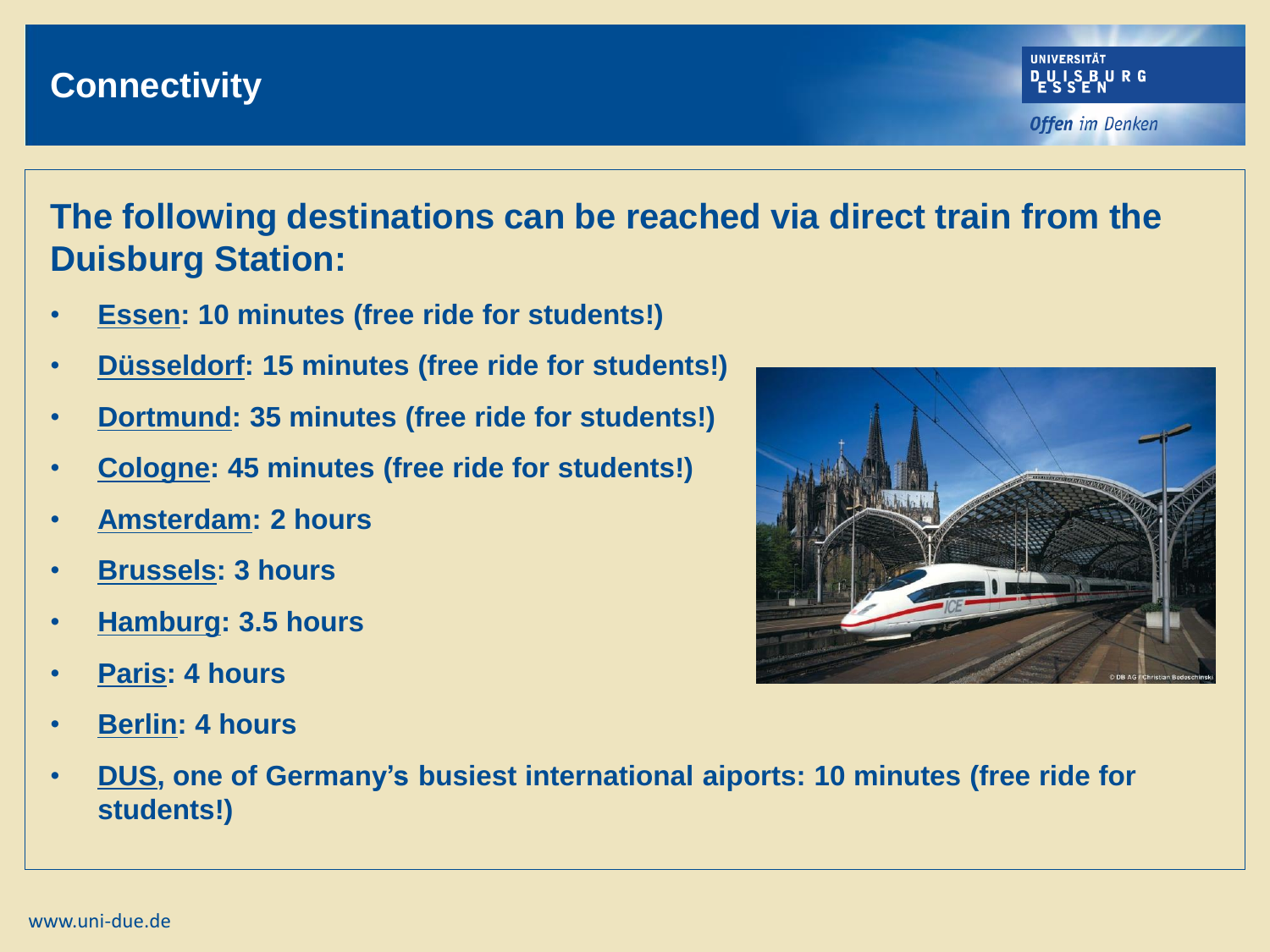- **For more complete information about the courses on offer and the people who teach them, and the easy application process, please visit our website:**
- *https://www.uni-due.de/soziologie /internationales\_baplus.php*
- *Alternatively, search for Global and Transnational Sociology Summer School Duisburg using your preferred search engine.*